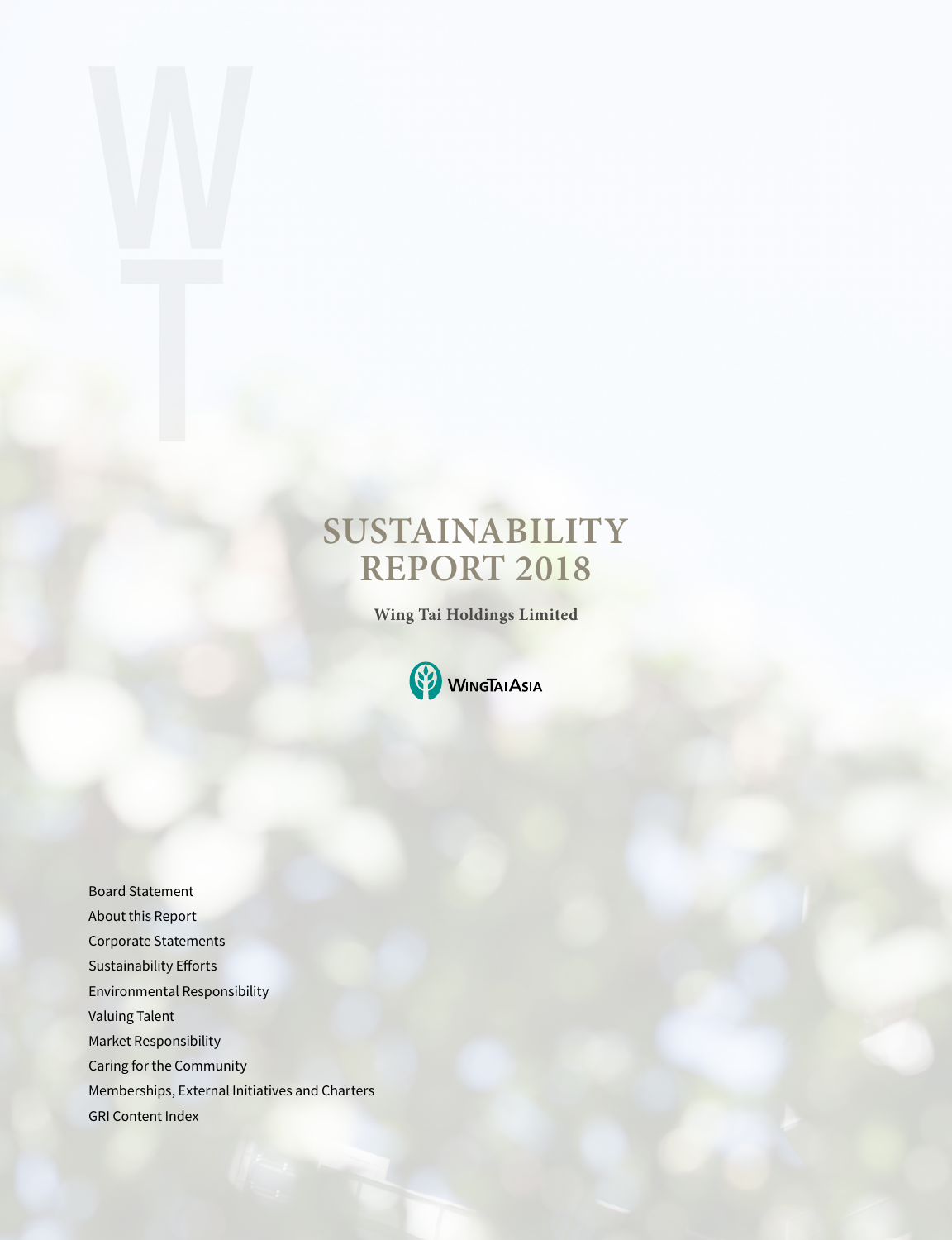### **Board Statement**

Wing Tai Holdings Limited ("Wing Tai Holdings") with its subsidiary companies ("the Group") is pleased to issue its inaugural sustainability report in line with the Singapore Exchange ("SGX") guidelines on Sustainability Reporting.

The Group's core values are integrity, teamwork, leadership, passion and continuous improvement. Incorporating sustainability as a key component of strategy is imperative for the Group to be an enduring and continuously improving organisation. Considering the wellbeing of its employees, the environment and the societies it operates in is both integral to sustainable growth and demonstrative of leadership, passion, teamwork, integrity and strong ethics. Therefore, the Group deeply values its sustainability journey.

The Board oversees the management and governance of sustainability and the selection of priority material factors for Wing Tai Holdings. The material factors have been categorised under the four pillars of environmental responsibility, valuing the Group's talent, market responsibility and caring for its communities.

Given the lasting impact of the Group's properties, the Group believes in the importance of innovating and creating sustainable, responsible buildings with a focus on reducing its energy usage and emissions output.

The Group's corporate philosophy has always focused on building enduring relationships, not only with its partners but also with its employees. As such, the Group places immense value on human capital and will continue to focus on nurturing and supporting its employees.

The Group is committed to enhancing good corporate governance, transparency and accountability, and does so using a set of internal policies, structures and processes, including data protection policies and responsible marketing.

This report aims to provide a balanced account of Wing Tai Holdings' policies, efforts and ambitions towards becoming a responsible corporate citizen. The Board looks forward to continuing the widespread integration of sustainability throughout the Group.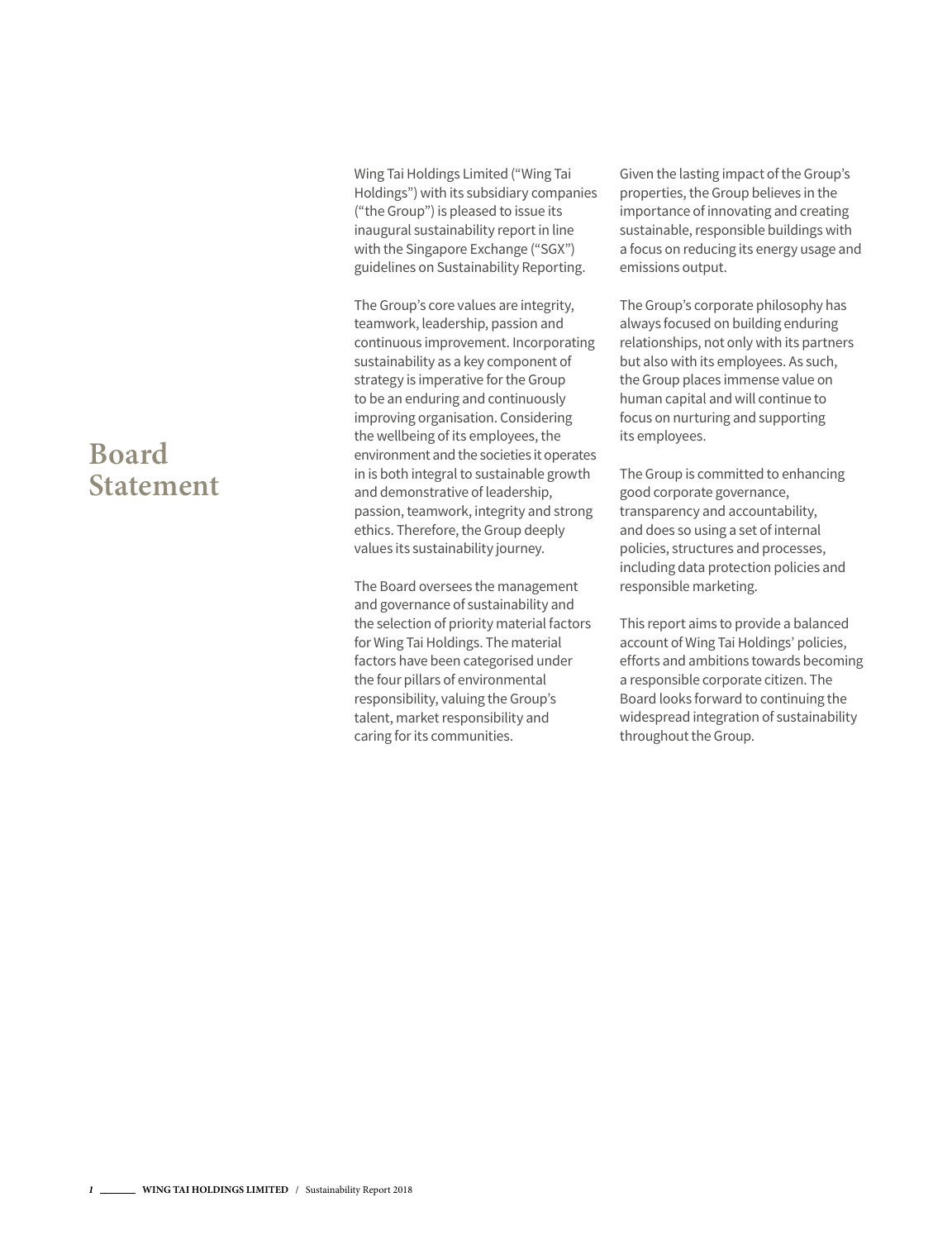#### **Reporting Scope and Period**

This is the first Sustainability Report published by Wing Tai Holdings Limited ("Wing Tai Holdings") (and its subsidiary companies "the Group"), a leading property developer and lifestyle company, headquartered in Singapore and listed on the Singapore Exchange Securities Trading Limited ("SGX").

The scope of this report covers the property and retail business of Wing Tai Holdings in Singapore.

Other geographical areas where the Group operates in include Malaysia, Hong Kong, the People's Republic of China and Australia, represented by the Group's subsidiary companies including Wing Tai Malaysia Sdn. Bhd. and Wing Tai China Pte. Ltd., as well as its associated company, Wing Tai Properties Limited. These companies collectively focus on property investment and development, lifestyle retail and hospitality management in key Asia Pacific markets.

Please refer to pages 114-117 of Wing Tai Holdings' annual report for the entire list of entities (with the exception of inactive and dormant entities) which are included in the consolidated financial statements.

This report discusses the Group's sustainability performance for the financial year ended 30th June 2018 ("FY2018") and will be published annually going forward. The Group hopes to use this report to share its commitment to sustainability with its valued stakeholders, including employees, investors, customers, business partners, suppliers and contractors, national agencies and communities it operates in.

#### **Reporting Standard and Assurance**

This report has been prepared in accordance with the Global Reporting Initiative ("GRI") standards: Core option.

Wing Tai Holdings has not obtained any independent assurance of the information being reported this year, but will continue to work on enhancing its reporting processes, and consider obtaining independent assurance in the future.

#### **Feedback**

A softcopy of this report can be found online at www.wingtaiasia.com.sg. The Group can be reached at investors@wingtaiasia.com.sg on any question or feedback on this report.

# **About this Report**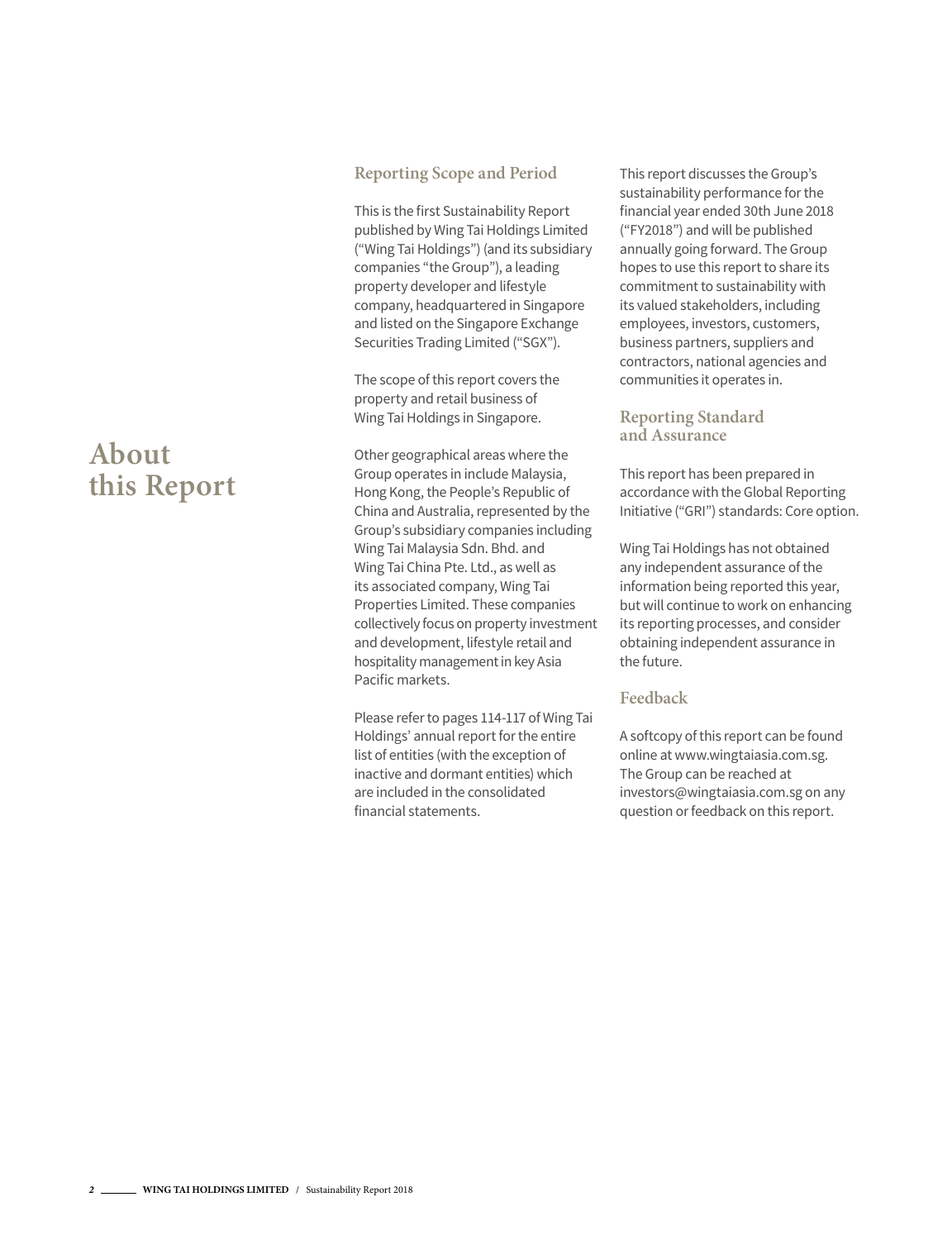### **Corporate Statements**

#### **Purpose**

Creating sustained value for stakeholders

#### **Vision**

The Tembusu, a long-lasting native tree, has a characteristic fissured bark, resilient core and deep roots; it spreads its branches upwards and outwards to offer shade, shelter and delightful blossoms, bearing fruit

#### **Mission**

 $\frac{1}{2}$ 

Achieving sustained profitability in its core businesses through winning partnerships based on trust and respect

#### **Core Values**

- Integrity
- Teamwork
- Leadership
- Passion
- Continuous Improvement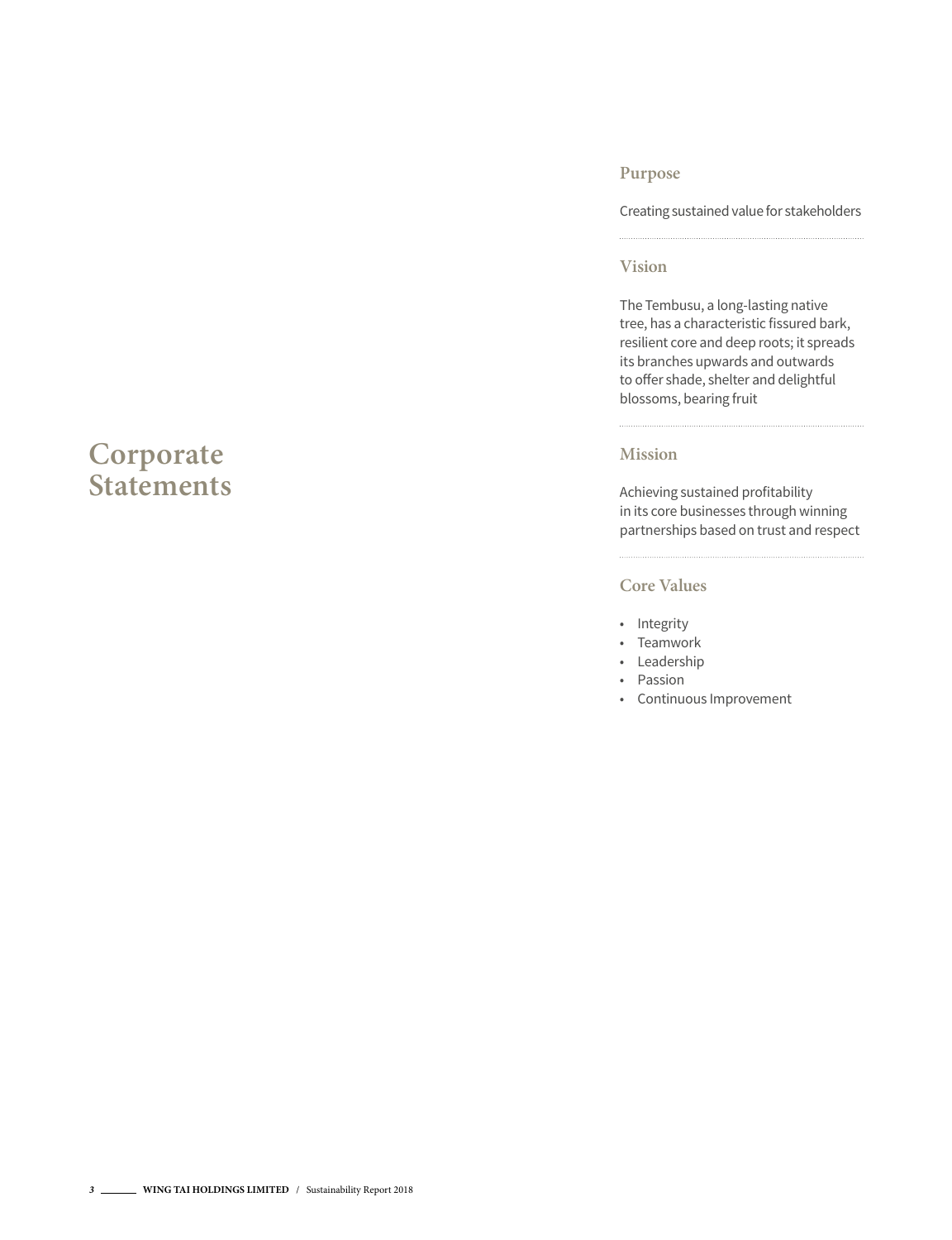#### **Sustainability Governance**

Leveraging the SGX sustainability guidelines, the Group has integrated and focused existing sustainability practices through a Sustainability Committee. The Sustainability Committee consolidates information from Functional Champions, which include managers from the key departments of human resources, project management, facilities management, property management, property marketing and retail, which are responsible for the execution of the sustainability agenda on the ground. The Sustainability Committee then reports to the Board, which monitors and advises on progress and plans.

#### **Stakeholder Engagement**

Knowing and understanding the demands and concerns of its stakeholders is critical to the Group's long-term success. At Wing Tai Holdings, stakeholders are identified and prioritised based on their dependence and influence on the business. The Group's supply chain consists of architects, contractors and brand principals. The table below summarises the engagement process and outcomes with key stakeholders.

| Stakeholder      | Frequency | Method                                                                                                                                               | <b>Topics Raised</b>                                                                                                                                                 | The Group's Response                                                                                                                                                                                                                             |
|------------------|-----------|------------------------------------------------------------------------------------------------------------------------------------------------------|----------------------------------------------------------------------------------------------------------------------------------------------------------------------|--------------------------------------------------------------------------------------------------------------------------------------------------------------------------------------------------------------------------------------------------|
| <b>Employees</b> | Biennial  | Employee<br>Engagement                                                                                                                               | Communication                                                                                                                                                        | Enhance communication<br>within the Group                                                                                                                                                                                                        |
|                  |           | Survey                                                                                                                                               | Recognition and<br>career growth                                                                                                                                     | Focus on non-financial<br>recognition and<br>communication of<br>growth opportunities for<br>employees                                                                                                                                           |
|                  |           |                                                                                                                                                      | Younger<br>generation<br>employees'<br>ideas generation                                                                                                              | Provide support for<br>younger generation<br>employees to share ideas<br>and opinions through<br>open communication                                                                                                                              |
|                  | Quarterly | Employee<br>Feedback<br>Channel (where<br>dedicated email<br>addresses are set<br>for the respective<br><b>Strategic Business</b><br>Units ("SBUs")) | Employees<br>can provide<br>feedback/<br>suggestions for<br>improvement<br>on the following<br>areas:<br>• Processes and<br>procedures<br>• Workplace<br>environment | Depending on the nature<br>and complexity of<br>issue(s) raised, Human<br>Resources ("HR") will<br>revert to employees<br>within 10 working days,<br>or inform employees<br>that more time is<br>required before they can<br>adequately respond. |
|                  |           |                                                                                                                                                      | • Customer<br>service                                                                                                                                                |                                                                                                                                                                                                                                                  |

### **Sustainability Efforts**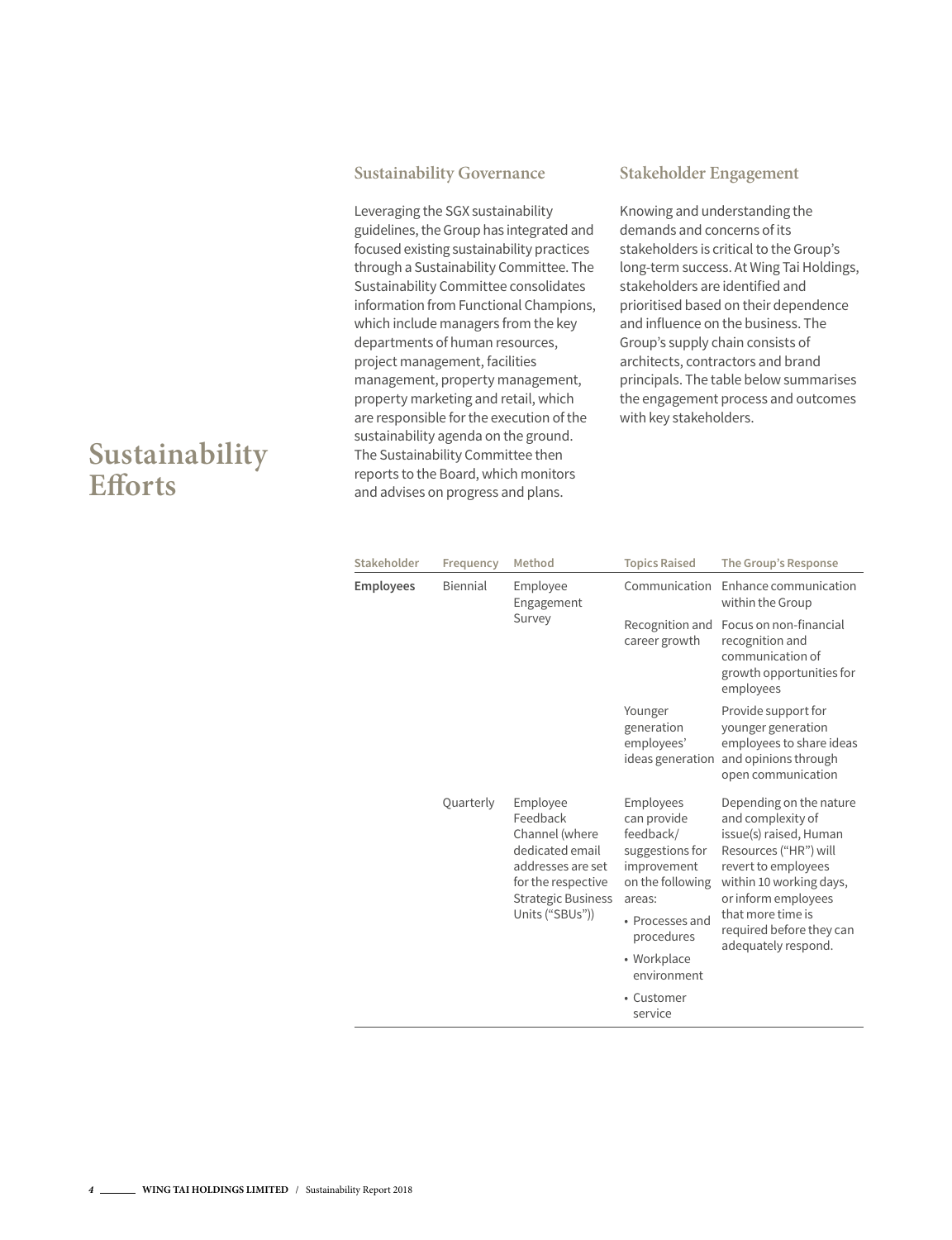| Stakeholder               | Frequency           | Method                                                                     | <b>Topics Raised</b>                                              | The Group's Response                                           |
|---------------------------|---------------------|----------------------------------------------------------------------------|-------------------------------------------------------------------|----------------------------------------------------------------|
| <b>Shareholders</b>       | Annual<br>Quarterly | Annual report<br>Quarterly release<br>of financial results                 | Financial<br>performance<br>Corporate<br>governance               | Risk management<br>framework<br>Corporate governance<br>report |
| Clients/<br>Customers     |                     | Continuous In-store feedback<br>Social feedback<br>Post-handover<br>survey | Product quality                                                   | Quick response and<br>resolution of issues                     |
| Regulators/<br>Government | Continuous          | Regulator site<br>visits and<br>inspections                                | Health<br>and safety<br>compliance<br>Environmental<br>compliance | Regular reporting to<br>regulators on compliance<br>issues     |
| <b>Contractors</b>        |                     | Continuous On-site meetings                                                | Product quality<br>Occupational<br>health and<br>safety           | bizSAFE STAR compliance                                        |

#### **Materiality Assessment**

To conduct the materiality assessment, the Group first looked at existing stakeholder feedback, employee engagement and industry standards in order to establish a shortlist of potential materiality factors. This entailed understanding and determining what the Group's greatest environmental, social and governance impacts are, and what its stakeholders consider them to be, through a half day workshop and employee engagement surveys. These results were validated by the Board and the final results are as follows:

Environmental Responsibility

• Energy and emissions

#### Valuing Talent

- Human capital management
- Occupational health and safety

Market Responsibility

- Product quality, health and safety
- Corporate governance, ethics and anti-corruption
- Product innovation

Social Responsibility

• Corporate social responsibility ("CSR") and philanthropy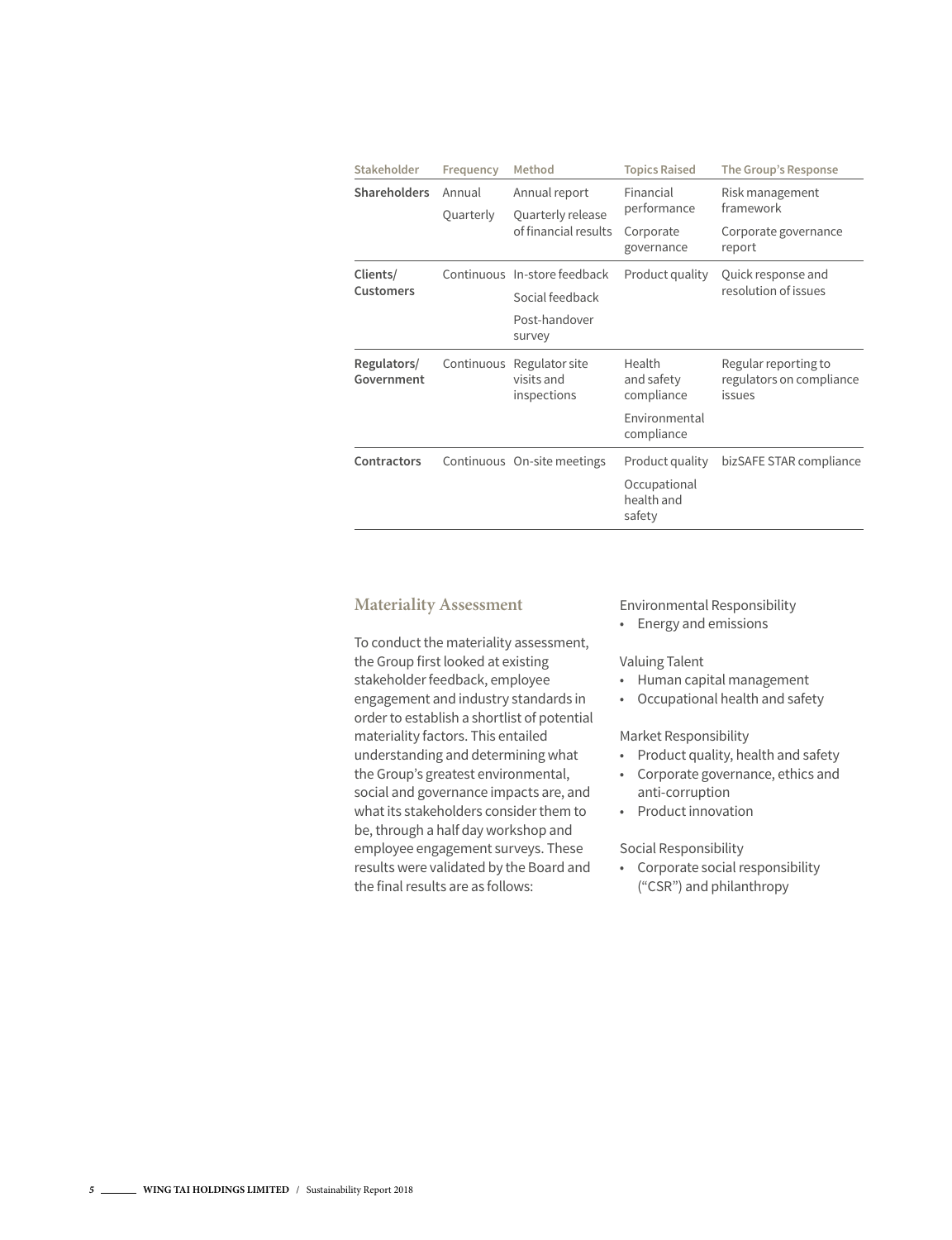*Wing Tai Holdings focuses on reducing energy and water consumption, using environment friendly materials and adopting green building designs*

#### **Energy and Emissions**

#### **Why this is Material**

The Group is committed to managing its environmental impact as a real estate developer, owner and manager. Managing this impact allows the Group to align with national priorities, mitigate policy and physical risks and reduce operational costs.

Singapore has pledged to reduce emissions intensity by 36% from 2005 levels by 2030 as part of the Paris Agreement. It is estimated that if business-as-usual is maintained, emissions are expected to reach 77 million tonnes carbon dioxide ("CO<sub>2</sub>") by 2020 with the building sector accounting for approximately 14%. Furthermore, the Building and Construction Authority ("BCA") aims to have 80% of buildings in Singapore achieve the BCA Green Mark standard by 2030 as well as improve energy efficiency of the buildings. The Group is inspired by these targets and strives to contribute towards their achievement.

The Group also sees resource conservation measures, such as developing energy and water efficient buildings, as having a direct impact on operational costs. This will further help reduce the Group's environmental footprint as well as its customers' costs.

Climate change also poses physical risk to assets, particularly in vulnerable geographies. The G20 Financial Stability Board's ("FSB") Task Force on Climaterelated Financial Disclosures ("TCFD") has released recommendations to help businesses disclose climate-related financial information. Wing Tai Holdings acknowledges this initiative and believes it will help accelerate the climate agenda.

#### **Developing Green Mark Buildings**

The Group's commitment to environmentally sustainable practices means that it designs spaces and buildings that not only enhance the experiences of people living there, but also bear minimal impact on the environment. For achievements in creating sustainable design and lifelong value, the Group's buildings have received Green Mark Gold certification over the years. Our recent development, The Crest, was built with the same values in mind and received the Green Mark Gold certification in 2018. Some of the key features of our Green Mark properties include motion sensors, solar panels, green perimeters and rainwater harvesting, amongst others.

# **Environmental Responsibility**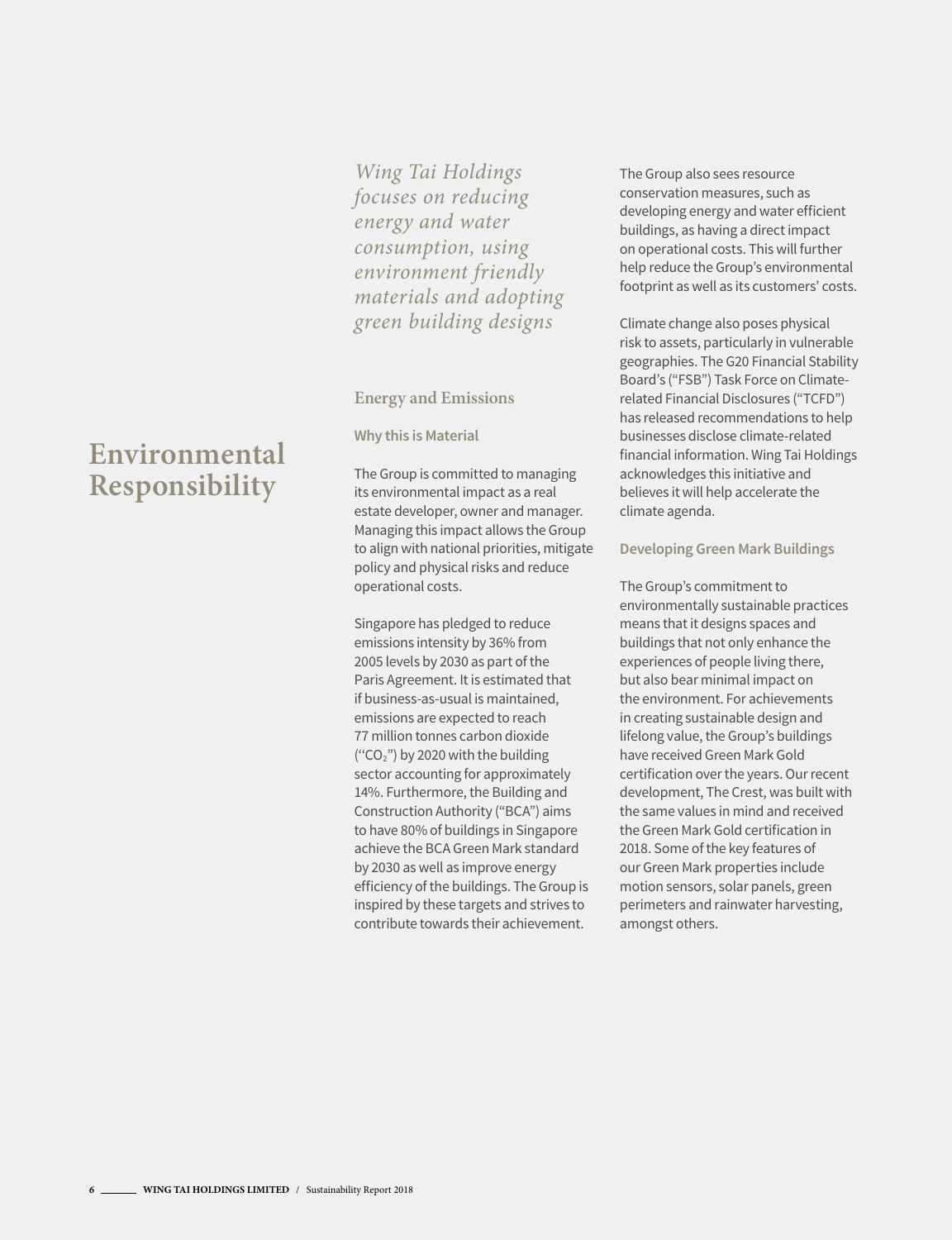#### **Energy Saving Practices**

The Group has implemented various good practices to reduce energy consumption across the properties it manages in Singapore.

The Group's investment properties, Winsland House I and II, obtained Green Mark Gold Plus and Green Mark certification in 2017 and 2018, respectively. In this process, the Group replaced conventional lighting with light-emitting diode ("LED") lights and air handling units ("AHUs") have been equipped with variable speed drives ("VSD"),  $CO<sub>2</sub>$ sensors and ultraviolet ("UV") emitters. The lifts are equipped with variable voltage variable frequency ("VVVF") drives and sleep mode features.

#### **Performance**

The energy consumption of these properties are shown below. Winsland House I has achieved an estimated energy saving of 511,199 kWh/year.

#### **Targets**

Going forward, the Group will continue to upgrade to energy efficient technologies across its commercial properties.

| <b>Energy Consumption and Emissions</b>           | Winsland House I | Winsland House II | Total     |
|---------------------------------------------------|------------------|-------------------|-----------|
| Total electricity consumption<br>for FY2018 (kWh) | 1,580,151        | 1,816,352         | 3,396,503 |
| GHG Scope 2 emissions<br>for FY2018 $(tCO2)$      | 1.533            | 1.762             | 3.295     |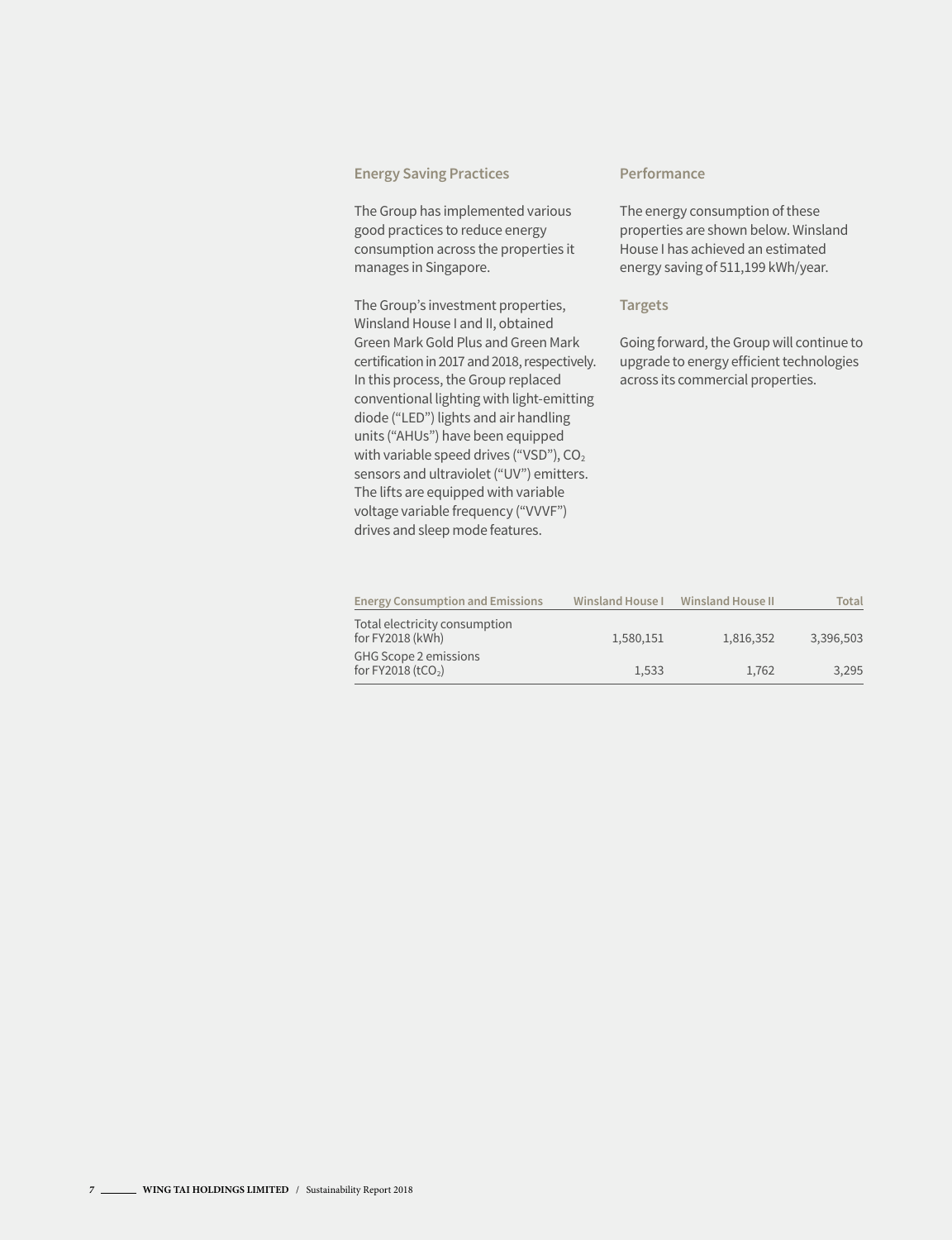*Wing Tai Holdings is focused on recruiting the right talent, taking care of their well-being, career development and ensuring their health and safety at the workplace*

#### **Human Capital Management**

#### **Why this is Material**

Employees form the backbone of the Group's core businesses in property, retail and hospitality and their performance and retention is key to sustainable business results.

The Group aims to be an employer of choice, which is why employee welfare tops the list of principles underpinning its human resource management approach. The Group stays true to its corporate philosophy of achieving winning partnerships with its business partners, customers and employees. The Group's unwavering commitment to building trust and long-term relationships has achieved strong employment relations and quality products and services for its customers.

The Group has an excellent relationship with the union, and about 60% of its employees are covered by the collective bargaining agreement. There were 47

re-employment cases, out of which 2 cases involved employees in their 70s, reflecting the inclusiveness of Wing Tai Holdings as well as the dedication of the Group's employees.

#### **Managing Talent**

The Group looks at five areas as part of its human capital management strategy.

#### *Fair Labour Practices*

The Group complies with all labour legislations and guidelines such as Tripartite Alliance for Fair and Progressive Employment Practices ("TAFEP") and is a member of the Human Capital Partnership Programme.

In 2017, the Group adopted the Tripartite Standards on Employment of Term Contract Employees and Flexible Work Arrangements, and in 2018, the standards on Grievance Handling and Recruitment Practices.

#### *Talent Attraction*

The Group recruits through various mediums and has focus on hiring and cultivating the right talent through partnerships with institutions of higher learning and government agencies. The Group participates in the Government's SkillsFuture Earn and Learn programme, which is a work-learn programme to help fresh graduates from Polytechnics and Institutes of Technical Education build skills and work experience.

| <b>Employee Profile in Singapore</b> | Property | <b>Retail</b> | Corporate | <b>Total</b> |
|--------------------------------------|----------|---------------|-----------|--------------|
| Male                                 | 38       | 134           | 30        | 202          |
| Female                               | 50       | 428           | 75        | 553          |
| Non-Executive (Office)               | 29       | 74            | 27        | 130          |
| Non-Executive (Shop floor)           |          | 408           |           | 408          |
| Executive (Office)                   | 59       | 67            | 78        | 204          |
| Executive (Shop floor)               |          | 13            |           | 13           |

Note:

Assumption: 1 full-time employee = 2 part-time employees

The construction work carried out on the Group's development projects is performed by workers who are not its employees

# **Valuing Talent**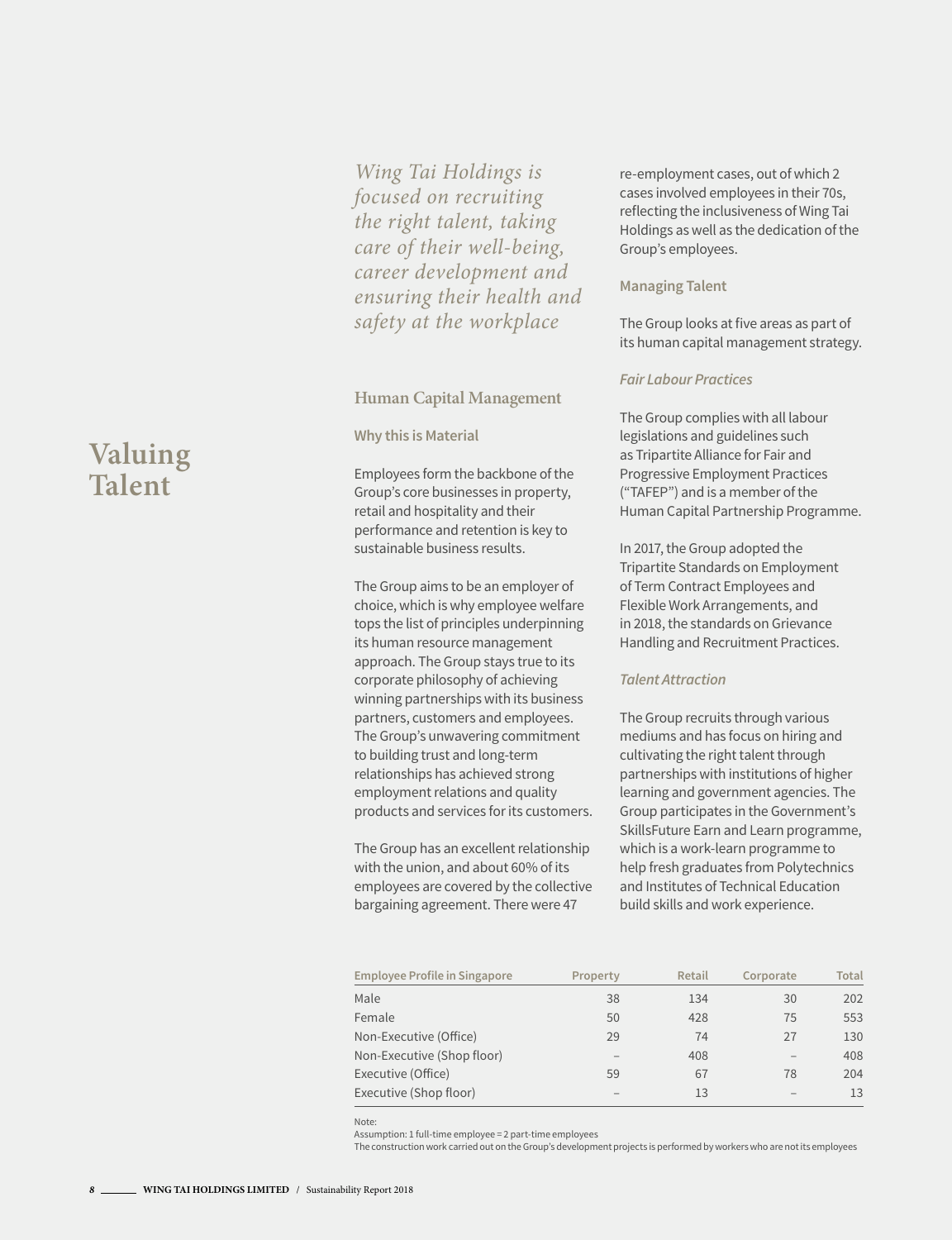Wing Tai Holdings was awarded the SkillsFuture Employer Award in 2017 and the WSQ Training Excellence Award in 2015 for being an exemplary employer.

#### *Growth and Development*

The Group believes in providing learning and development opportunities to its employees to enable them to achieve personal growth and performance excellence for the business. Different career tracks in Corporate, Property Development and Management, and Retail are offered and employees can look forward to a positive learning journey within the Group.

The Group encourages and supports the growth and development of its employees, advancing their knowledge and skills so that they stay responsive to changes in the work environment and can contribute optimally. Employees regularly attend workshops to enhance knowledge on subjects such as GST regulations, building materials, cloud computing, digital marketing, data analytics, product familiarisation, seamless payment, e-commerce, etc. The Group aims to inculcate a cohesive, progressive and dynamic work environment so employees are encouraged to build soft skills like leadership and business acumen through workshops, such as:

- Personifying Leadership workshop;
- Leadership Challenge workshop; and
- Developing and Implementing an Outward Mindset workshop.

#### *Employee Engagement*

The Group engages its employees through biennial employee engagement surveys, featuring questions pertaining to the demonstration of the values of the organisation by leaders and managers, including those of fair employment practices and an inclusive workplace.

Employees can also comment in a free text on 3 positive and 3 improvement needed categories out of the 15 evaluation categories. Following the employee engagement survey, the management and HR conduct focus group discussions to deep dive into the problems raised and take appropriate actions. Additionally, HR checks in with new employees a week into their commencement to see how they are settling in. Management also does regular shop walks to pre-empt any on-the-ground work issues and values any suggestions to improve work processes or the work environment. Employees can also provide feedback/ suggestions for improvement via dedicated email addresses.

#### *Employee Well-Being*

The well-being of employees is of utmost importance; as such the Group invests in employee wellness programmes.

The Group also ensures employees' health and wellness is taken care of by having a comprehensive Flexible Benefits programme with health and

| <b>Staff</b><br>Performance | <b>Average Training Hours</b><br>by Gender | <b>Average Training Hours</b><br>by Employee Category |
|-----------------------------|--------------------------------------------|-------------------------------------------------------|
| Male                        | 9                                          |                                                       |
| Female                      | 9                                          |                                                       |
| Non-Executive (Office)      |                                            | 3                                                     |
| Non-Executive (Shop floor)  |                                            | $\overline{7}$                                        |
| Executive (Office)          |                                            | 14                                                    |
| Executive (Shop floor)      |                                            | 12                                                    |

Note:

100% of all employees receive regular performance and career development reviews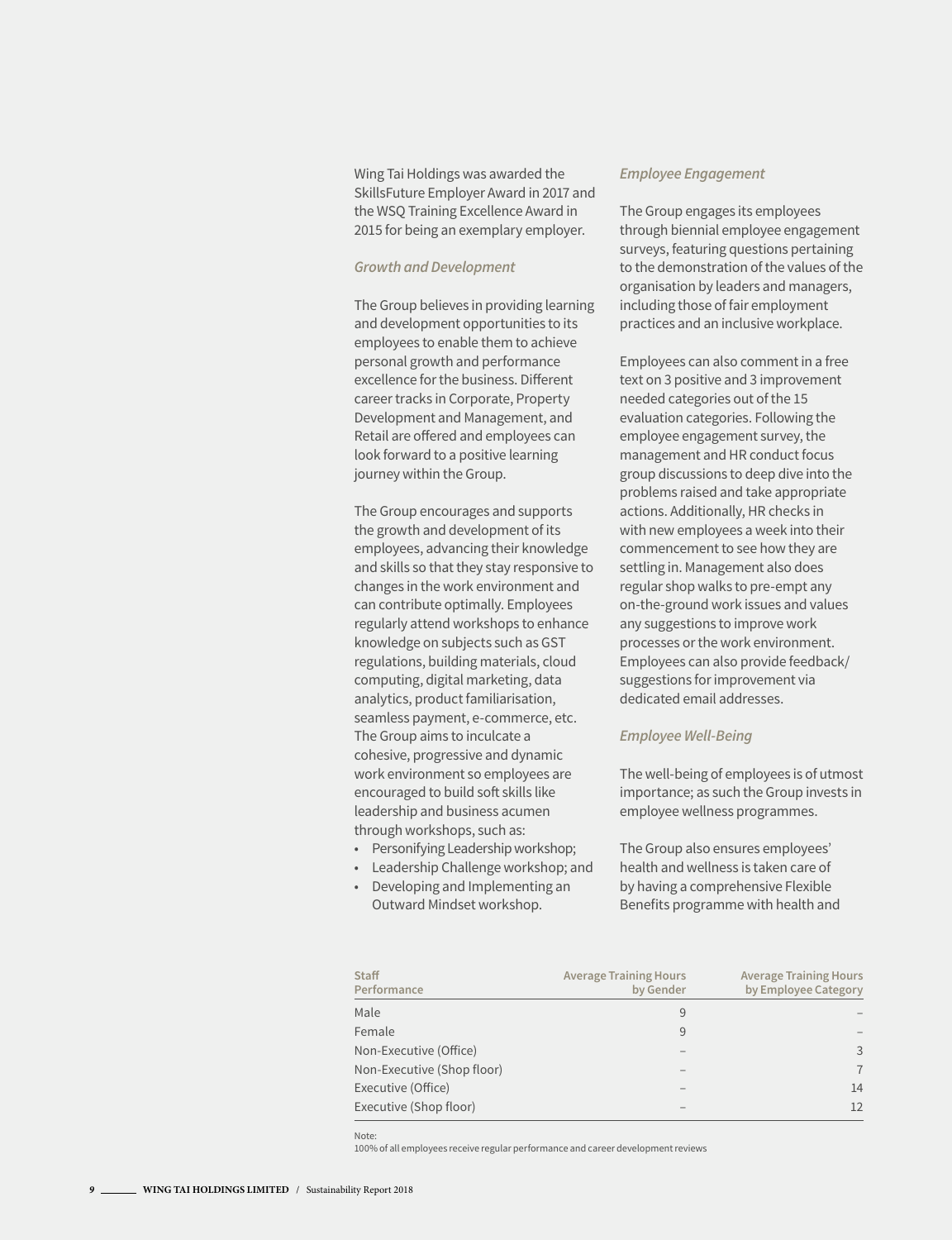wellness options. In addition, the Group offers staggered work hours to office employees to help them balance work and family commitments.

Some examples of wellness programmes carried out in FY2018 include:

- Corporate membership for places of interest in Singapore;
- Corporate tie-ups with external vendors;
- De-stress with art therapy workshop;
- Glass painting workshop;
- CPF Changes & You lunch talk;
- Ang Bao lantern making workshop;
- Managing Diabetes lunch talk; and
- Mindfulness for Wellbeing and Performance lunch talk.

#### **Target**

- Maintain average training hours per employee per year at 1 working day
- Organise at least one health and wellness lunch talk or workshop every quarter

#### **Occupational Health and Safety**

#### **Why this is Material**

The health and safety of employees, tenants and customers is paramount to the Group's ability to turn its vision into tangible developments, and to the daily functioning of its retail and property developments. Putting in place robust health and safety measures is not only necessary to safeguard against legal liabilities and reputational damage, but is inextricable from its ethos of protecting and supporting its relationships.

#### **Managing the Safety of Workers**

#### *Stringent Risk Assessments*

Wing Tai Holdings is bizSAFE 3 qualified and covered by the Workplace Safety and Health Act ("WSHA"). The Group assesses all workplace activities at its

retail stores, office and warehouse space for their risks and assigns corresponding safety trainings.

Each development project is overseen by a project manager who ensures safety standards are being met. When working with contractors, the project manager actively and regularly reminds them of safety protocols. They conduct bi-weekly onsite meetings where safety concerns are emphasized and addressed. With stringent protocols in place and effective redressal of past lapses, there were no major incidents in FY2018, barring one reportable incident.

#### *Smart Systems*

Many of the Group's properties have Integrated Building Management Systems to manage the buildings' mechanical and electrical equipment like air-conditioning, ventilation, lighting, lift systems, fire systems and security systems. With real-time monitoring of routine system operations, the Group's technicians can attend to tenants' requests and address any abnormalities or emergencies expeditiously, keeping them safe.

#### **Performance**

There were no work-related fatalities or high consequence work-related injuries in FY2018, except for one reportable incident which involved a worker from the sub-contractor of a development project who sustained injuries while removing a defective glass panel. The worker was subsequently on medical leave for 7 days.

#### **Targets**

- To roll out safety culture campaigns to advocate and educate employees and contractors on safety best practices
- Develop a group-wide occupational health and safety ("OHS") policy
- Commit to zero work-related injuries and illnesses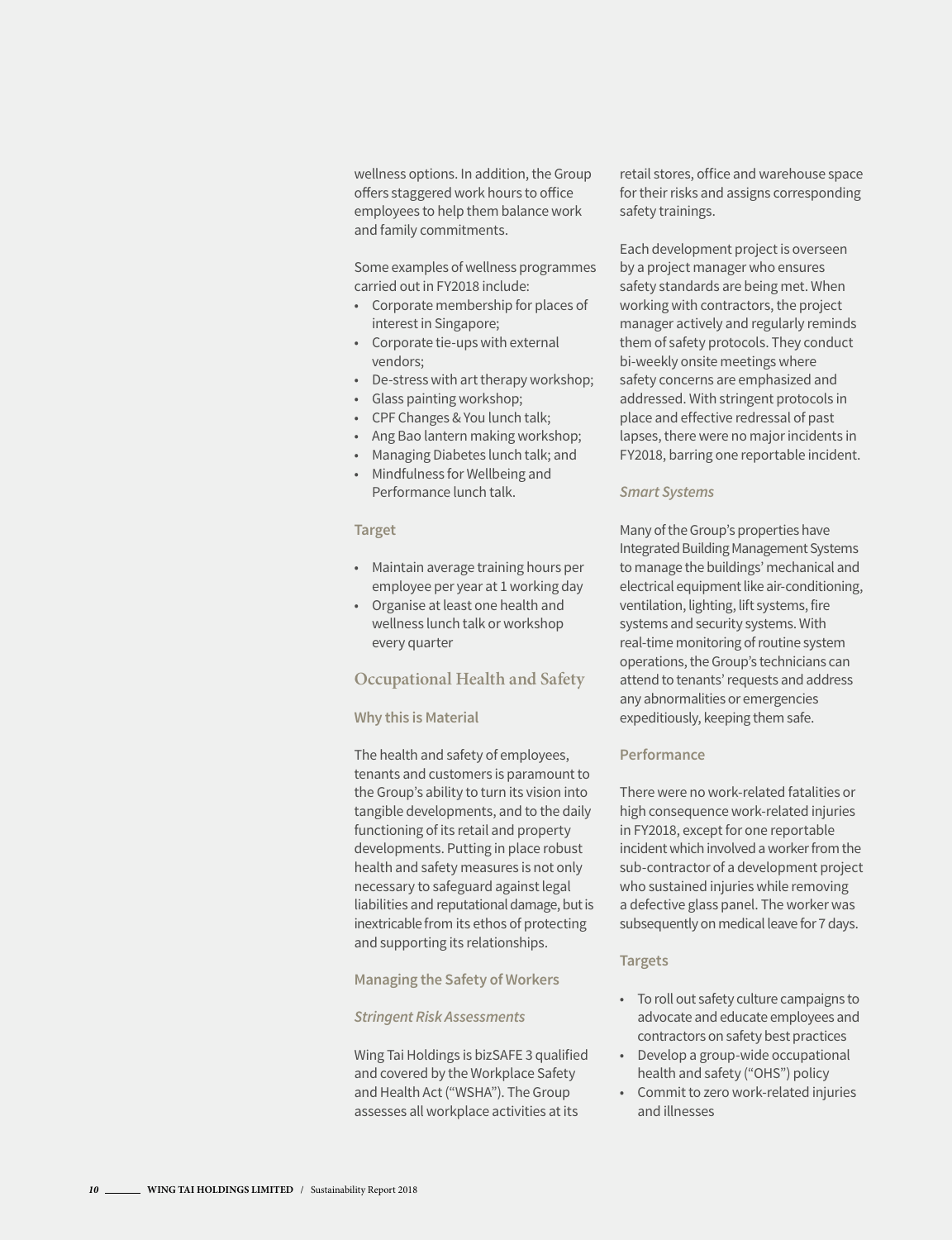### *Wing Tai Holdings is built on trust, integrity and solid relationships*

#### **Product Quality, Health and Safety**

#### **Why this is Material**

Wing Tai Holdings has developed and differentiated its brand reputation on the basis of high quality. The Group has a responsibility to deliver buildings that are of the highest quality, safe in design and structure and that take health impacts on residents into consideration. The Group's customers expect this and any lapses on these fronts can be detrimental to its reputation.

#### **Delivering the Highest Quality**

The Group takes pride in the quality of the products that it provides to its customers. Whether it is residential properties or retail products, the Group ensures stringent quality, health and safety controls are met.

The Group has quality control processes at each stage of the product value chain. To start, it engages responsible, trusted and reputable contractors to take on its property developments. The construction goes through rigorous checks including Resident Technical Officer ("RTO") checks and The Construction Quality Assessment System ("CONQUAS"). Health friendly materials are used to provide a good quality indoor environment for the occupants. A mock unit is constructed, which becomes the benchmark for the rest of the building. This allows customers to get a sense of the structural quality along with the touch and feel of the interiors. Following

another round of quality checks, the completed unit is passed on to the property management team, which ensures that various standards pertaining to the materials used, electrical safety, and no obstructions are all met before handover.

The retail division ensures that all customers are delivered the highest quality products and customer satisfaction remains uncompromised. Any defects such as with the fabric or colour of the products are brought to the immediate attention of the brands. Customer feedback is collected at stores and through social media and all issues are resolved as soon as possible.

#### **Performance**

All property developments and retail products were assessed for health and safety impacts.

#### **Targets**

Going forward, the Group will continue to assess any health and safety risks arising from its property developments and retail products.

#### **Corporate Governance, Ethics and Anti-Corruption**

#### **Why this is Material**

The real estate and retail industry can come under scrutiny for unethical marketing, and with the Group's increasing online presence, outreach and advertising, customer data privacy is a growing concern. Unethical practices can lead to legal penalties, loss of customers and reputational damage. Because Wing Tai Holdings is built on trust, integrity and solid relationships, it is a fundamental priority to continue propagating and enforcing stringent policies to avoid this risk.

# **Market Responsibility**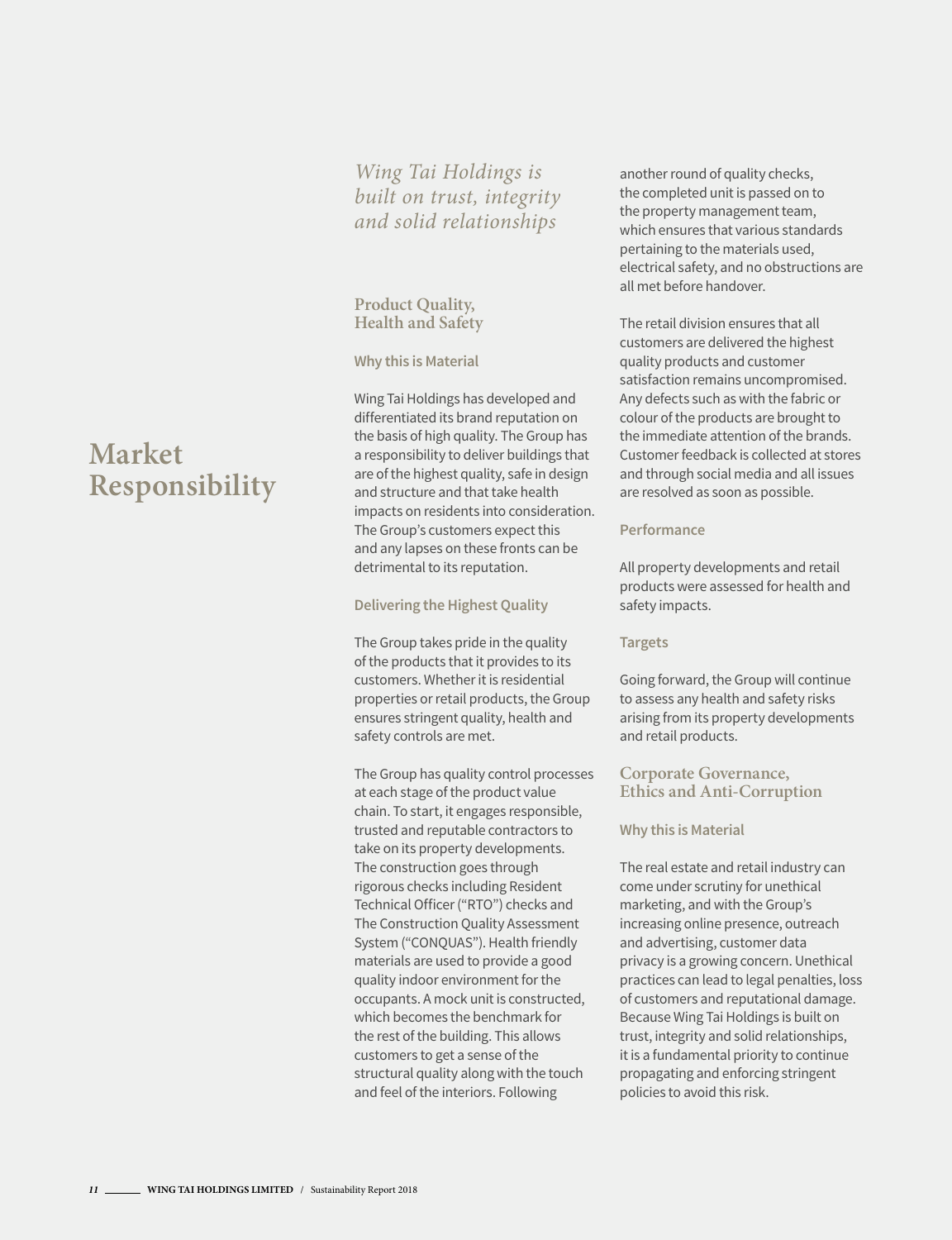#### **Relationships Built on Trust and Ethics**

#### *Customer Data Privacy*

To protect customers and other stakeholders, Wing Tai Holdings is committed to enhancing good corporate governance, transparency and accountability. It has adopted a well-defined set of internal policies, structures and processes which are in line with the principles and guidelines of the Code of Corporate Governance 2012. Additionally, the Group abides by the Singapore Personal Data Privacy Act ("PDPA"). In accordance with the PDPA, there are designated Data Protection Officers ("DPO") and employees regularly engage in PDPA refresher courses.

For the real estate business, customers primarily provide their data through online inquiries on properties, whereas for the retail businesses, customers can provide data through e- commerce accounts, online purchases, and as valued in-store customers. In each of these cases:

- Customer must consent to provide data;
- Data that is not required is discarded and destroyed; and
- Only necessary data is collected: customer's name, salutation, email address and telephone number.

#### *Whistle-blowing Policy*

To discourage practices and activities that are in violation of Wing Tai Holdings' work ethics and rules, the Group has put a whistle-blowing policy in place. Employees and any other parties are encouraged to report unlawful, unethical or fraudulent activities or practices in strict confidence. All whistle-blowing reports are submitted either to the internal auditors ("IA")

or the Chairman of the Audit and Risk Committee ("ARC") so that independent investigations and appropriate follow-up actions can be carried out.

The process of raising concerns about possible improprieties in matters of financial reporting or other matters has been properly communicated to all employees and the whistle-blowing hotline is disclosed on the Group's website. The Group believes that this will not only encourage openness and promote transparency but also act as a form of check and balance against the internal controls and risk management practice. Further details on Wing Tai Holdings' Corporate Governance can be found on its website.

It is to be stressed that the Group's Whistleblowing Policy is intended to act as an internal reporting structure that enables and encourages employees, and external parties, to raise concerns, in confidence, about possible irregularities within the Group.

#### **Customer Satisfaction Through Responsible Marketing**

To keep customers satisfied and to maintain an impeccable record of trust, the Group is particular about responsible marketing, and is also compliant with the Singapore Code of Advertising Practice.

The Group always ensures that all artist impressions of future projects or projects in development are as disclaimed as such, so as not to induce any confusion. Where possible, up-to-date photos of the project are featured. When disclosing additional features such as walking distance from public transport, claims are verified by employees of both genders who walk these distances while using timers. Terms and conditions are available on the Group's website.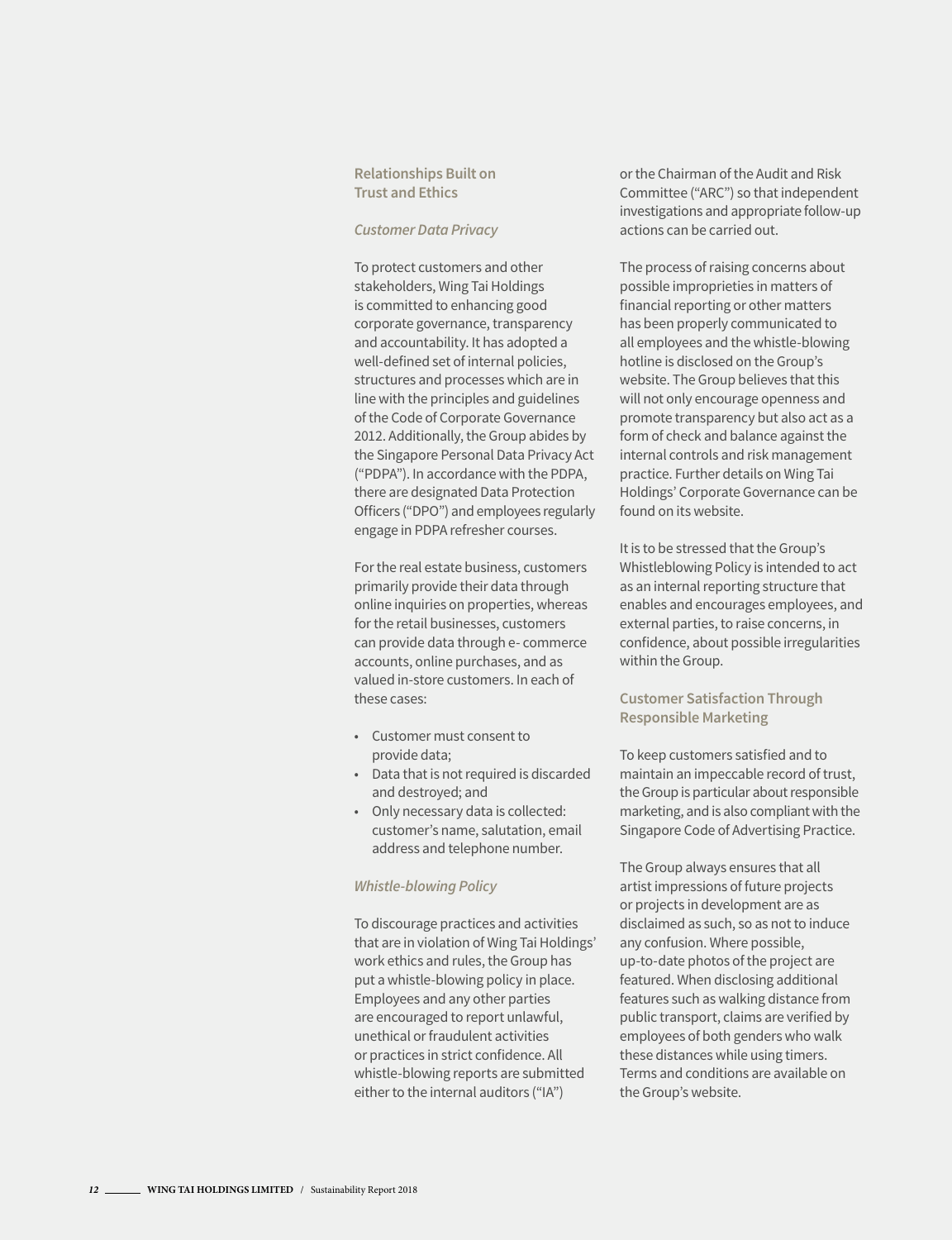#### **Performance**

In FY2018, Wing Tai Holdings did not face any incidents of unethical marketing or behaviour, no instances of bribery, and had no breaches of data privacy.

#### **Targets**

- Maintain zero incidents of unethical behaviour in marketing, governance and customer data protection
- Provide training to all employees on policies and practices relating to ethics and anti- corruption

#### **Cementing Sustainability Through Innovation**

#### **Why this is Material**

With increasing consumer demand for efficient and smart buildings, the Group has to innovate and create buildings that are efficient, cost-saving, green and beautiful. Without keeping up with these changes in consumer demand, it will fall behind.

With the rise of e-commerce, retail businesses have to adapt to stay ahead of the competition. The Group has to integrate online and offline businesses to meet changing consumer needs and behavior of the new omni-channel retail format.

#### **Building Sustainably**

The Group's property developments are consistently designed by the world's leading, award-winning architects. Its

cutting edge designs are of the highest quality and incorporate sustainability in their very structures. The Group has won numerous awards including EdgeProp Singapore's 2017 awards for Top Developer, and Development Excellence and Development Innovation for The Tembusu, and the highly prestigious 2017 Singapore Architectural Design Award.

Several of the Group's buildings meet the Green Mark Gold standard. Using Integrated Building Management Systems to manage mechanical and electrical equipment, the system captures energy usage and performance, enabling data collection, cost minimisation and system improvement. In this manner, the Group continues to innovate for smarter, more sustainable and efficient buildings.

For the residential properties, the Group engages consultants for advice on power consumption and savings before commencing development. Over the years, there has been an increasing use of energy saving technologies such as LEDs and other equipment across the Group's portfolio of properties.

#### **Adapting for E-commerce**

Enlisting the help of Enterprise Singapore (formerly known as SPRING Singapore), the Group is adopting omni-channel retailing, to integrate the channels of interaction that customers have with the business. In this way, its customers can have a seamless experience rather than a disparate and uneven one. Its partnership with the online fashion retailer, Zalora, continues to reap benefits.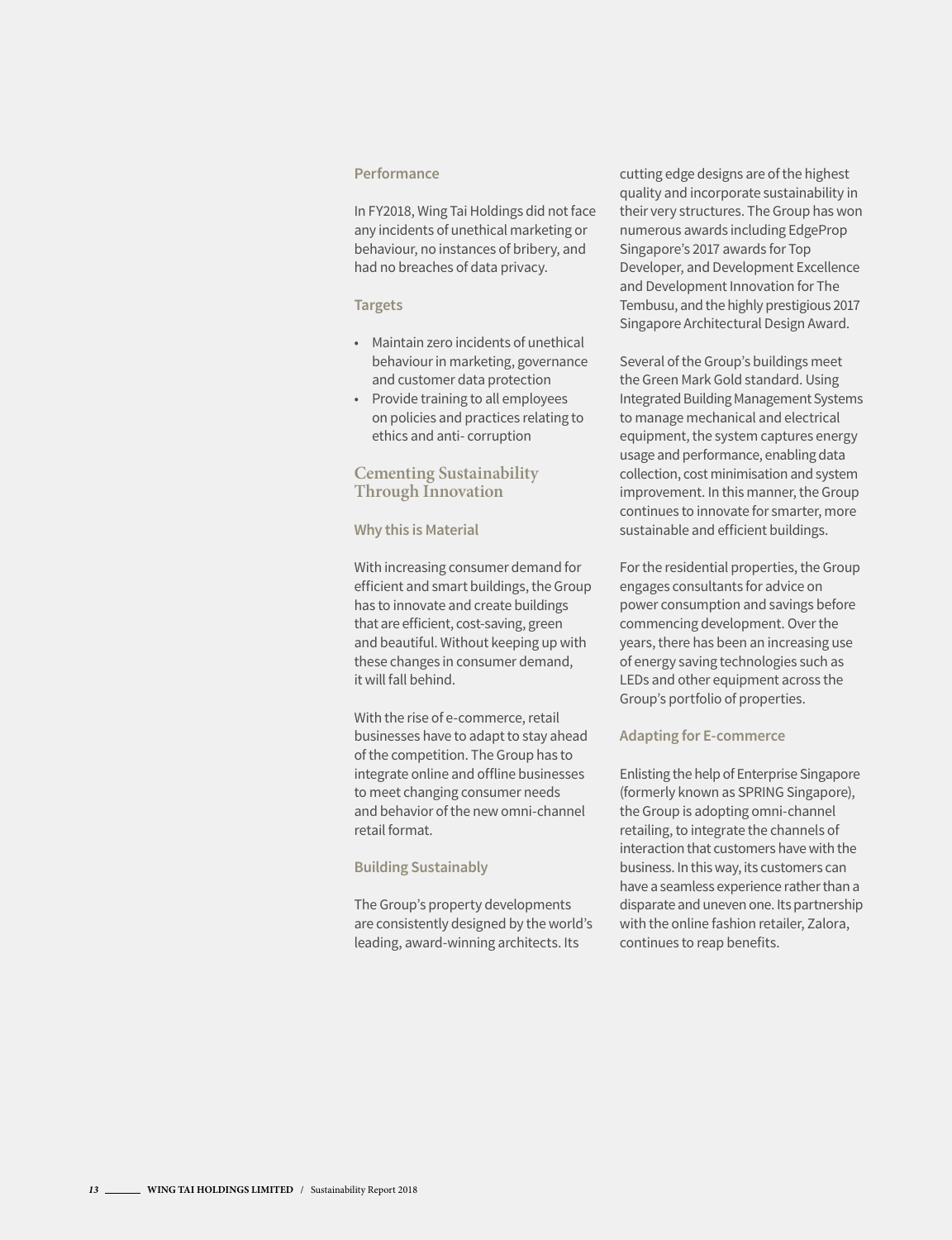*Wing Tai Holdings is commited to giving back to society*

#### **CSR and Philanthropy**

#### **Why this is Material**

Wing Tai Holdings' deep-rooted commitment and social investment in Singapore is evident through its CSR events. The Group strongly believes in fulfilling its corporate citizenry in nation building and caring for society – giving back to the communities and the nation that have allowed it to exist and to prosper.

#### **Giving Back**

#### *Wing Tai Foundation*

The Wing Tai Foundation offers financial aid, including donations and grants, to the needy elderly and underprivileged young. Through this Foundation, the Group hopes to recognise the contribution the elderly have made to Singapore's progress and nation-building, to nurture the younger generation, and enrich lives.

#### *Local Community Engagement*

The Group's employees engaged in several charitable initiatives in FY2018. The employees:

- Organised a food donation drive for Kwong Wai Shiu Hospital, a charitable organisation that caters to the less-privileged elderly in Singapore;
- Participated in the Boys' Brigade Share-A-Gift project and collected food and daily necessities for the less fortunate young and old; and
- Established Food for Good collection points at the Group's offices so that employees could donate food items and toiletries to support St. Luke's Hospital, a 243-bed community hospital focusing on geriatric care.

These activities were conducted through the participation of employee volunteers to encourage sharing and giving back to the community.

#### **Performance**

Two of the programmes in this year viz. food drives for Kwong Wai Shiu Hospital and for St. Luke's Hospital, benefitted 463 people.

#### **Target**

Develop more strategic community investments (focus areas) programmes.

# **Caring for the Community**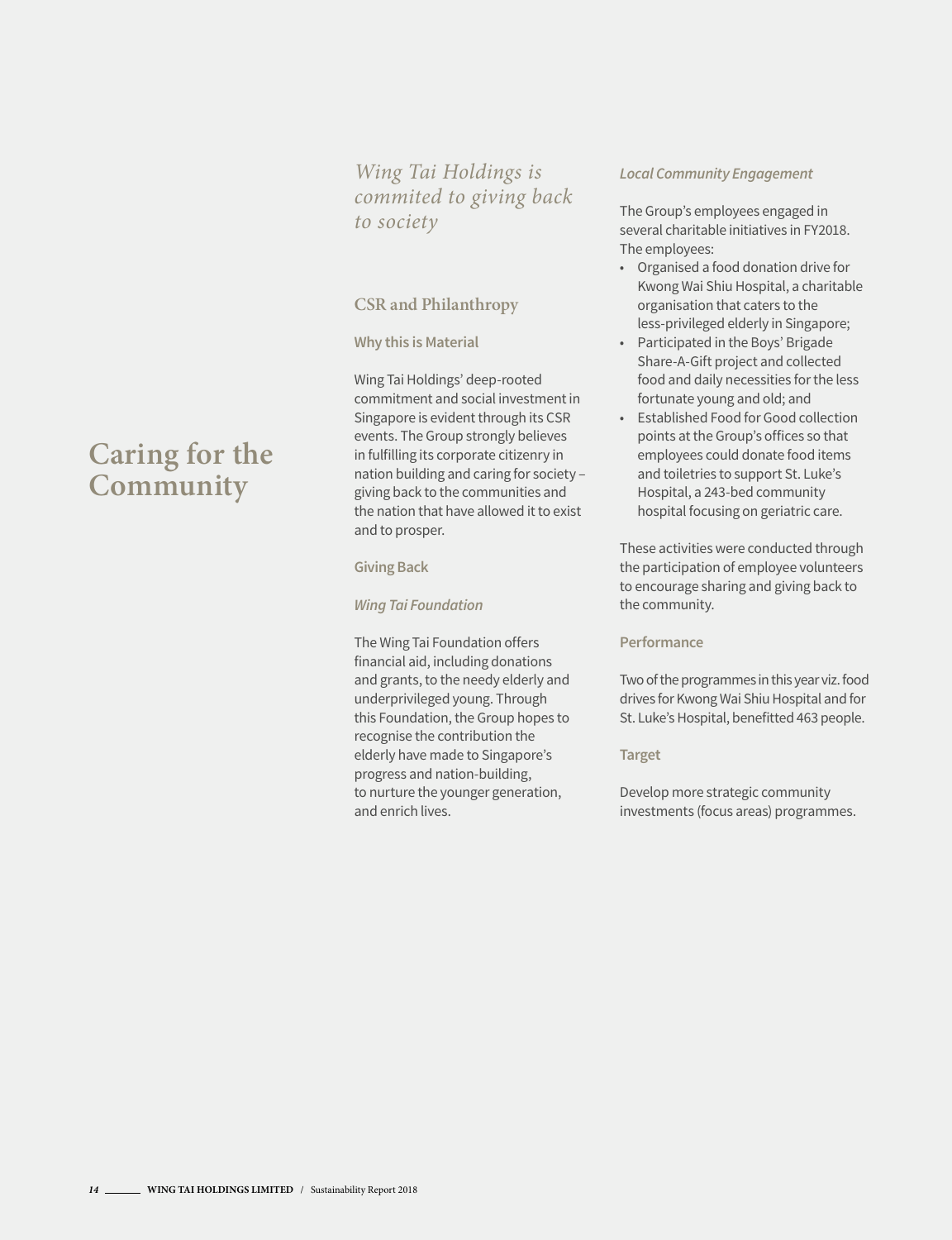ISO 9001 Certification

bizSAFE 3 Certification

Building and Construction Authority Green Mark Gold and Gold Plus Certification

Workplace Safety and Health Act

Real Estate Developers' Association of Singapore

Singapore Retailer's Association

Human Capital Partnership Programme

Tripartite Standards on Employment of Term Contract Employees, Flexible Work Arrangements, Grievance Handling and Recruitment Practices

Singapore National Employers Federation

### **Memberships, External Initiatives and Charters**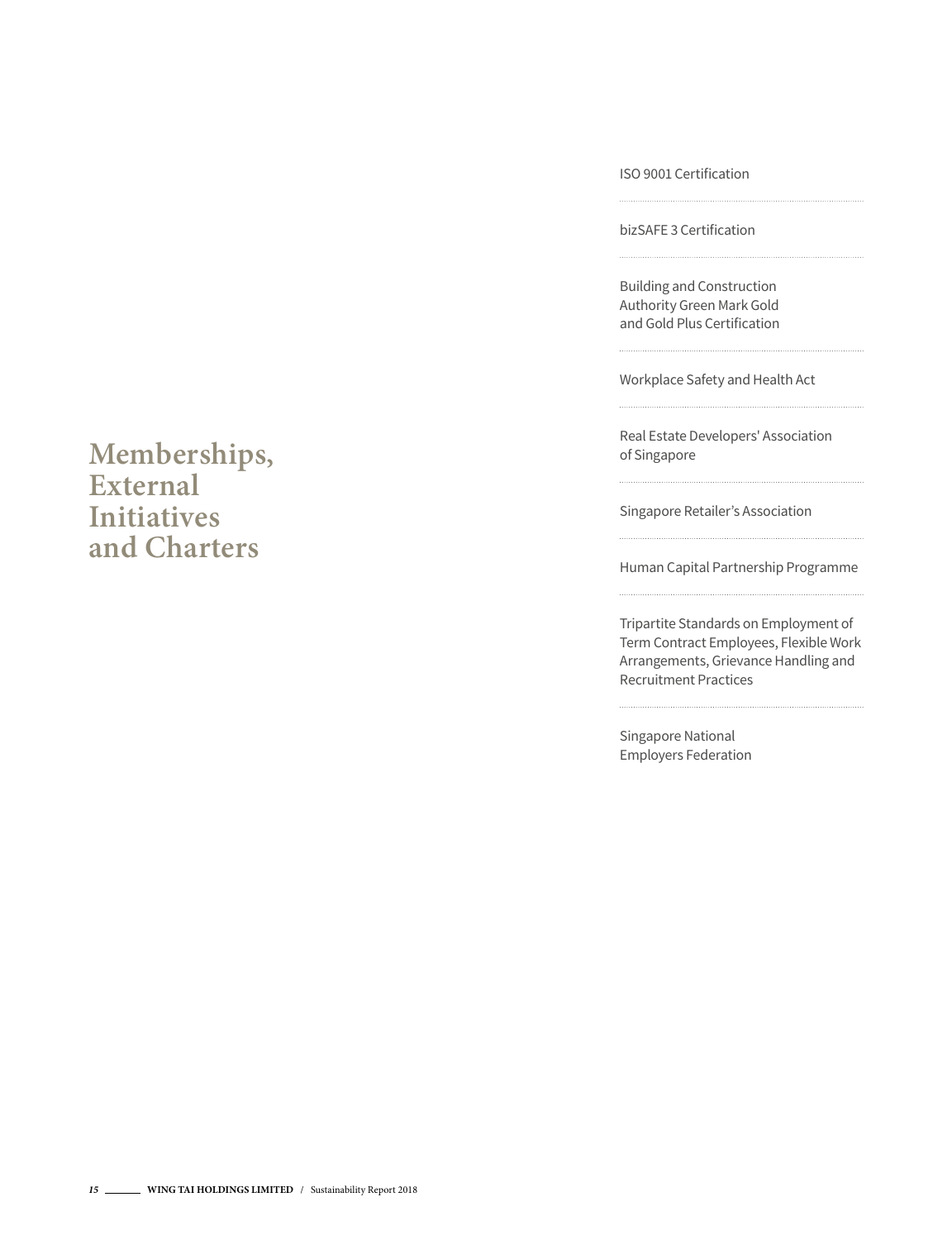| Disclosure Number Disclosure Title |                                                                    | Page Number                                                           |
|------------------------------------|--------------------------------------------------------------------|-----------------------------------------------------------------------|
| <b>General disclosures</b>         |                                                                    |                                                                       |
| $102 - 1$                          | Name of the organization                                           | 2                                                                     |
| $102 - 2$                          | Activities, brands, products, and services                         | Refer to pages 9-15<br>of Annual Report                               |
| $102 - 3$                          | Location of headquarters                                           | 2                                                                     |
| $102 - 4$                          | Location of operations                                             | $\overline{2}$                                                        |
| $102 - 5$                          | Ownership and legal form                                           | 2                                                                     |
| $102 - 6$                          | Markets served                                                     | $\overline{2}$                                                        |
| 102-7                              | Scale of the organisation                                          | 8, refer to<br>pages 9-15 of<br>Annual Report                         |
| $102 - 8$                          | Information on employees and other workers                         | 8                                                                     |
| $102 - 9$                          | Supply chain                                                       | 4                                                                     |
| 102-10                             | Significant changes to the organisation and its<br>supply chain    | No significant<br>changes                                             |
| 102-11                             | Precautionary Principle or approach                                | 4                                                                     |
| 102-12                             | External initiatives/charters                                      | 15                                                                    |
| $102 - 13$                         | Membership of associations                                         | 15                                                                    |
| 102-14                             | Statement from senior decision-maker                               | 1, refer to<br>Chairman's Message<br>on pages 2-3 of<br>Annual Report |
| 102-16                             | Values, principles, standards, and norms<br>of behaviour           | 3                                                                     |
| 102-18                             | Governance structure                                               | 4                                                                     |
| 102-40                             | List of stakeholder groups                                         | $4 - 5$                                                               |
| 102-41                             | Collective bargaining agreements                                   | 8                                                                     |
| 102-42                             | Identifying and selecting stakeholders                             | 4                                                                     |
| 102-43                             | Approach to stakeholder engagement                                 | $4 - 5$                                                               |
| 102-44                             | Key topics and concerns raised                                     | $4 - 5$                                                               |
| 102-45                             | Entities included in the consolidated<br>financial statements      | Refer to<br>pages 114-117 of<br>Annual Report                         |
| 102-46                             | Defining report content and topic boundaries                       | 2                                                                     |
| 102-47                             | List of material topics                                            | 5                                                                     |
| 102-48                             | Restatements of information                                        | Not applicable -<br>inaugural report                                  |
| 102-49                             | Changes in reporting                                               | Not applicable -<br>inaugural report                                  |
| 102-50                             | Reporting period                                                   | $\overline{2}$                                                        |
| 102-51                             | Date of most recent report                                         | Not applicable -<br>inaugural report                                  |
| 102-52                             | Reporting cycle                                                    | 2                                                                     |
| 102-53                             | Contact point for questions regarding the report                   | $\overline{2}$                                                        |
| 102-54                             | Claims of reporting in accordance with the<br><b>GRI Standards</b> | $\overline{2}$                                                        |
| 102-55                             | <b>GRI</b> content index                                           | 16-17                                                                 |
| 102-56                             | External assurance                                                 | $\overline{2}$                                                        |

### **GRI Content Index**